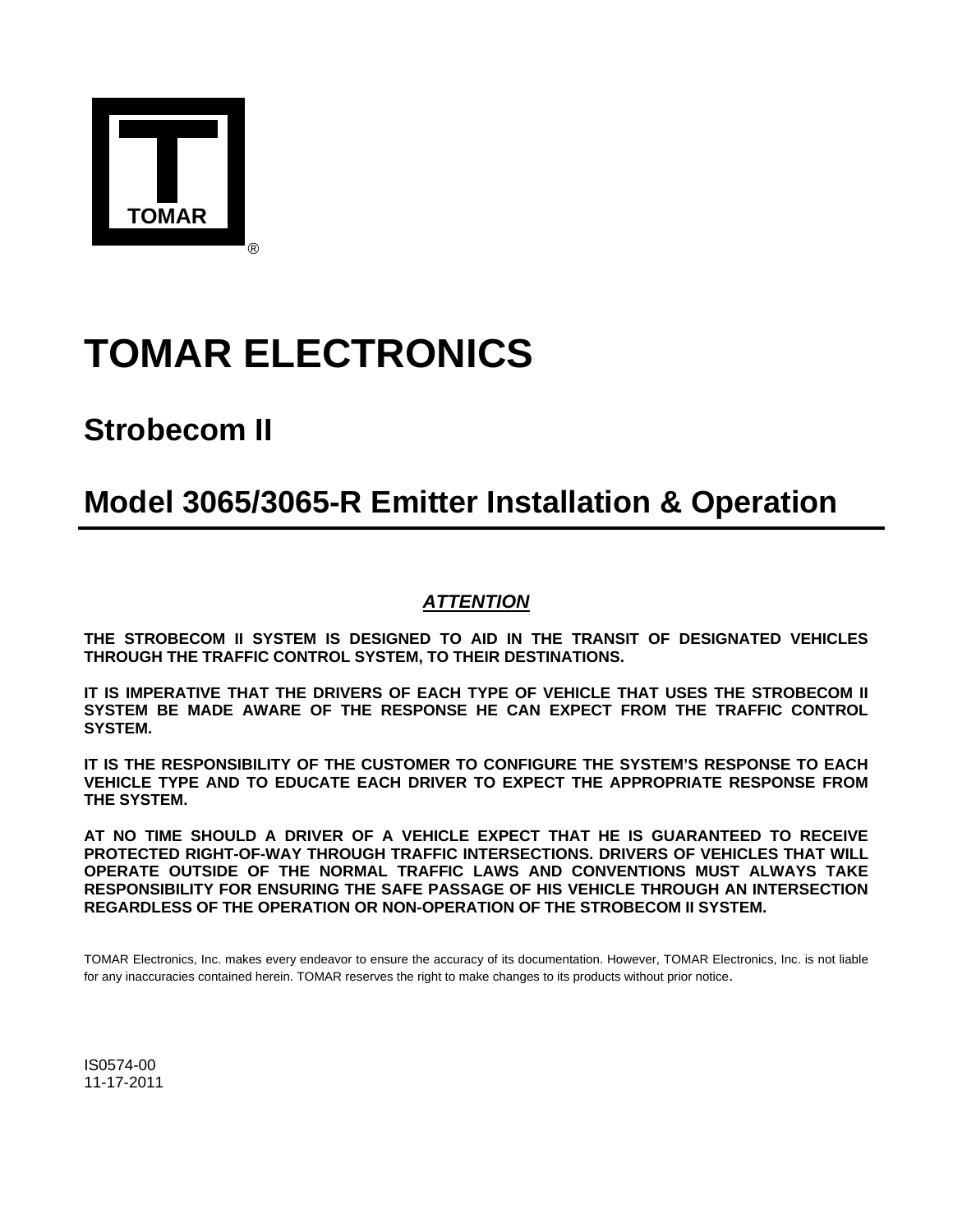#### **November 2011**

Information in this manual is subject to change without notice and does not represent a commitment on the part of Tomar Electronics, Inc.

Copyright © 2011 Tomar Electronics, Inc.

All Rights Reserved

Tomar is a registered trademark of Tomar Electronics, Inc. Strobecom is a trademark of Tomar Electronics, Inc.

Microsoft, Windows, Windows NT are trademarks or registered trademarks of Microsoft Corporation.

Other brand or product names are either trademarks or registered trademarks of their respective holders.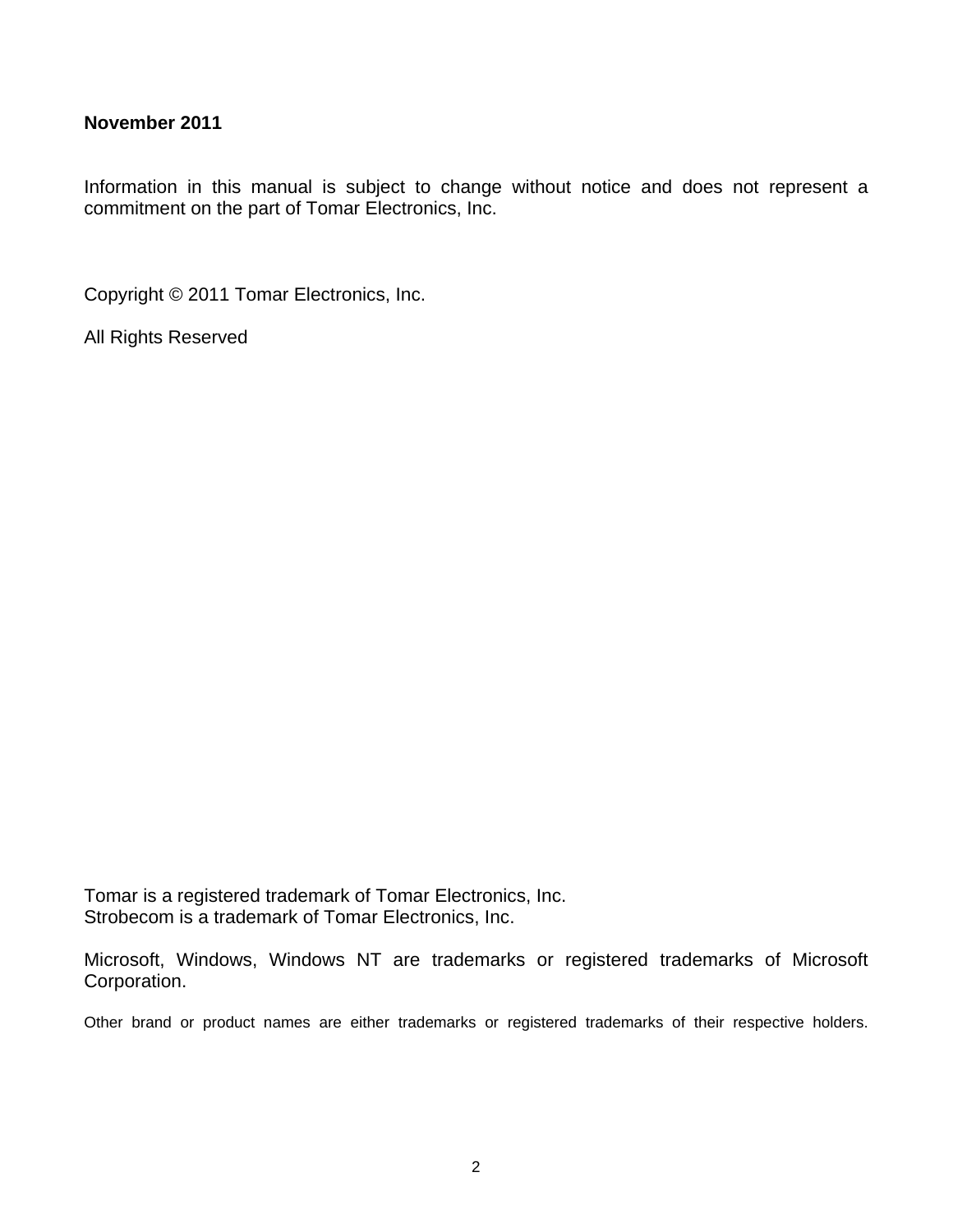#### **1. MODEL 3065/3065-R EMITTER DESCRIPTION**

The Model 3065/3065-R emitter is mounted on a vehicle and transmits vehicle identification information, to suitably equipped intersections, via optical pulses. The 3065/3065-R includes continuous diagnostic monitoring to ensure its proper operation.

The 3065 emitter is self-contained and modular, consisting of the 3065-HOUSING, RECT-37SWP-C Lamp, EMIT3-CONTCBL, and EMIT3-SWITCH. The RECT-37SWP-C is the only component that requires routine maintenance and is easily field replaceable.

The RECT-37SWP-C consists of a xenon arc tube mounted in a metallized, polycarbonate reflector and then linear vibration welded to an optically clear polycarbonate cover creating a hermetically sealed assembly.

The 3065-HOUSING is a black, glass-filled, UVstabilized polycarbonate shell. The RECT-37SWP-C is secured into the 3065-HOUSING with four stainless steel screws. Optionally, a RECT-37-VLF visible light filter can be fitted over the lamp, rendering the operating emitter signal virtually invisible.

The 3065-HOUSING contains a power supply that is completely encapsulated in polyurethane, and is equipped with automotive waterproof connectors to ensure a long, stable, life even in the most adverse environmental conditions. The power supply is RFI filtered, polarity protected, and damage proof from mis-wiring during installation.

The 3065-R emitter is designed for use when the emitter power supply and lighthead need to be mounted in separate locations. It consists of the 3065-R-PS power supply, RECT-37SWP-C lamp, EMIT3-CONTCBL, 3C-WP2 cable, and EMIT3- SWITCH.

The emitter's vehicle code is programmed via a PC compatible computer either at the factory or in the field. The 3065/3065-R emitter can be reprogrammed thousands of times without disassembly.

The EMIT3-CONTCBL connects the 3065 power supply to the EMIT3-SWITCH, an optional customer supplied door or parking brake switch, and the vehicles electrical power. The 3065-CONTCBL is equipped with a mating sealed connector for

attaching to the 3065-HOUSING (3065) or 3065-R-PS (3065-R) assembly.

The EMIT3-SWITCH provides a method of turning the 3065/3065-R emitter on and off and includes an LED that provides positive visual feedback that the 3065/3065-R is on AND operating normally.

#### **2. 3065/3065-R CODED EMITTER INSTALLATION**

*REFER TO TOMAR DRAWING #12184 (ATTACHED) FOR EMITTER INSTALLATION AND WIRING PICTORIAL DETAILS.* 

#### **2.1 3065 INSTALLATION**

For optimum range and best performance, mount the 3065 emitter on top, or near the top, of the vehicle so that its signal is most likely to be seen over the tops of other vehicles in front.

Drill a  $\frac{1}{2}$ " hole through the surface to which the emitter will be mounted. The mounting surface should be strong enough to adequately support the emitter and retain the emitter in case of a vehicle accident.

*Mounting the emitter to an inadequate surface could allow the emitter to become loose in an accident and possibly impact a vehicle passenger, causing injury. IT IS THE INSTALLERS RESPONSIBILITY TO INSURE THE EMITTER IS SECURED ADEQUATELY.* 

If mounted outside the vehicle, drill a 1-1/4" hole to allow the model EMIT3-CONTCBL to pass into the vehicle. **DO NOT CUT THE CONNECTOR ON THIS CABLE OFF. THE CONNECTOR IS NEEDED FOR PROGRAMMING THE EMITTER.** 

Secure the emitter using the supplied 7/16" stainless steel hardware. Point the emitter in the direction of forward vehicle travel and aim the emitter up just a few degrees to point at the detectors mounted in the intersections.

Engage the EMIT3-CONTCBL connector to the mating connector on the 3065 emitter. This connector is waterproof and can be operated outside the vehicle if desired. Be sure to adequately secure the EMIT3-CONTCBL.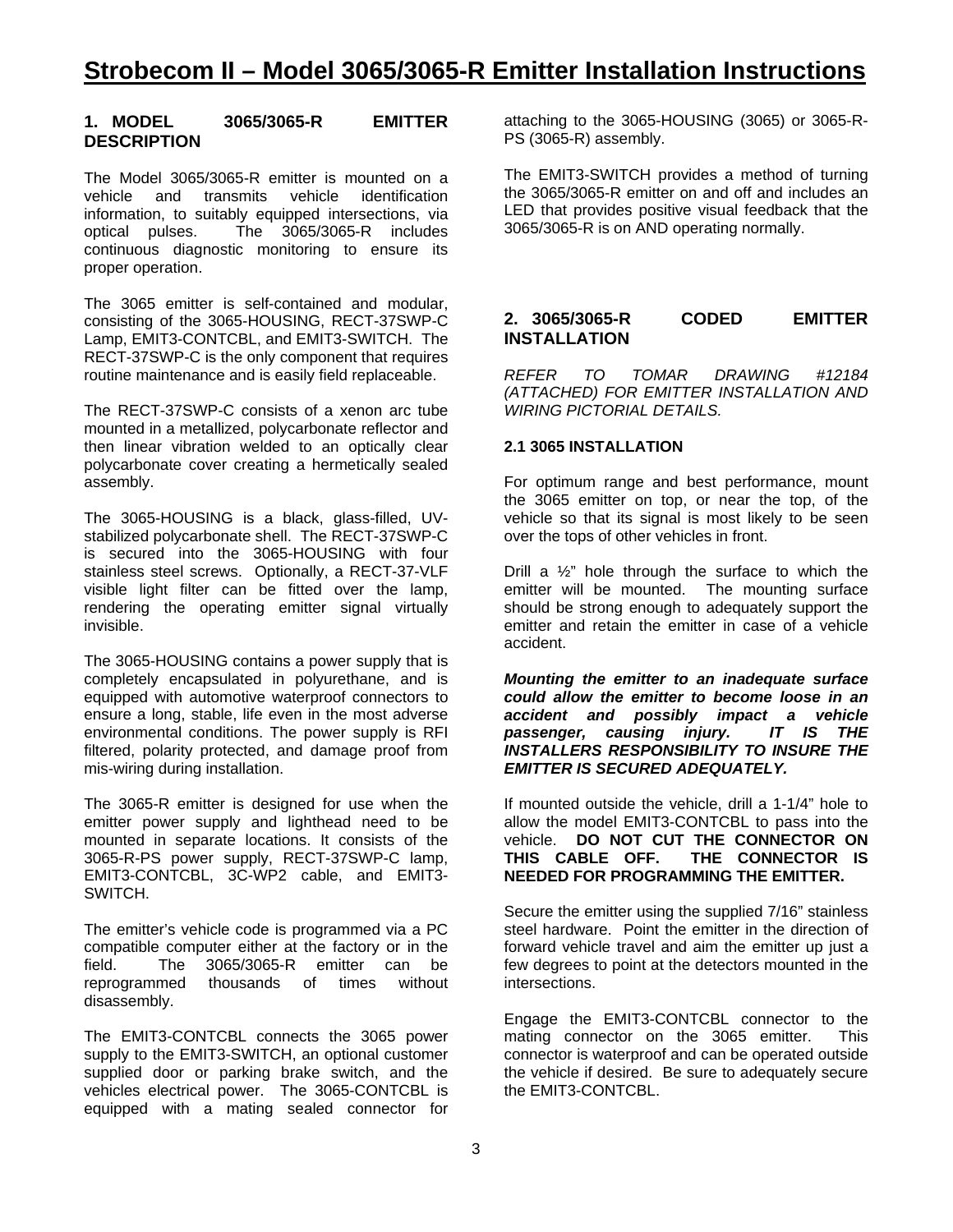### **Strobecom II – Model 3065/3065-R Emitter Installation Instructions**

Run the other end of the EMIT3-CONTCBL through the vehicle to the location where the EMIT3- SWITCH will be located. If the EMIT3-CONTCBL penetrates any vehicle panels, take care to protect the cable from abrasion of the insulation.

Mount the EMIT3-SWITCH bracket in a location visible to the operator, using the supplied hardware.

Snap the rocker switch into the EMIT3-SWITCH bracket.

Following Tomar drawing 12184, included with this document, connect the EMIT3-CONTCBL to the EMIT3-SWITCH as shown.

**Disconnect the vehicle battery** and make the final power connections from the EMIT3-CONTCBL, the included 10-amp fuse, and the vehicles door or parking brake switch (customer supplied), to the vehicles electrical system.

Reconnect the battery and operate the EMIT3- SWITCH to the ON position.

Observe the emitter lamp for flashing, and verify that the indicator LED on the EMIT3-SWITCH is ON steady.

Activate the vehicle door or parking brake, and verify that the emitter stops flashing. The LED in the EMIT3-SWITCH should blink at a slow .5 Hz rate to indicate the 3065 has been disabled.

Return the EMIT3-SWITCH to the OFF position. Installation is complete.

If the LED in the EMIT3-SWITCH flashes at a fast 2 Hz rate during testing, refer to Section 5. --<br>3065/3065-R Emitter Troubleshooting for 3065/3065-R Emitter Troubleshooting for assistance.

#### **2.2 3065-R INSTALLATION**

For optimum range and best performance, mount the RECT-37SWP-C lamp on top, or near the top, of the vehicle so that its signal is most likely to be seen over the tops of other vehicles in front.

Mount the RECT-37SWP-C lamp to the vehicle with an appropriate mounting bezel or inside an emergency lightbar. The lamp, connector, and cable are 100% waterproof.

Secure the 3065-R-PS power supply in a suitable location inside the vehicle. **THE POWER SUPPLY** 

#### **MUST BE MOUNTED IN SUCH A WAY THAT IT CANNOT BECOME LOOSE AND IMPACT VEHICLE PASSEMGERS IN THE EVENT OF AN ACCIDENT.**

Engage the EMIT3-CONTCBL connector to the mating connector on the 3065 emitter. This connector is waterproof and can be operated outside the vehicle if desired. Be sure to adequately secure the EMIT3-CONTCBL. **DO NOT CUT THE CONNECTOR ON THIS CABLE OFF. THE CONNECTOR IS NEEDED FOR PROGRAMMING THE EMITTER.** 

Run the other end of the EMIT3-CONTCBL through the vehicle to the location where the EMIT3- SWITCH will be located. If the EMIT3-CONTCBL penetrates any vehicle panels, take care to protect the cable from abrasion of the insulation.

Mount the EMIT3-SWITCH bracket in a location visible to the operator, using the supplied hardware.

Snap the rocker switch into the EMIT3-SWITCH bracket.

Following Tomar drawing 12184, included with this document, connect the EMIT3-CONTCBL to the EMIT3-SWITCH as shown.

**Disconnect the vehicle battery** and make the final power connections from the EMIT3-CONTCBL, the included 10-amp fuse, and the vehicles door or parking brake switch (customer supplied), to the vehicles electrical system.

Reconnect the battery and operate the EMIT3- SWITCH to the ON position.

Observe the emitter lamp for flashing, and verify that the indicator LED on the EMIT3-SWITCH is ON steady.

Activate the vehicle door or parking brake, and verify that the emitter stops flashing. The LED in the EMIT3-SWITCH should blink at a slow .5 Hz rate to indicate the 3065-R has been disabled.

Return the EMIT3-SWITCH to the OFF position. Installation is complete.

If the LED in the EMIT3-SWITCH flashes at a fast 2 Hz rate during testing, refer to Section 5. -3065/3065-R Emitter Troubleshooting for assistance.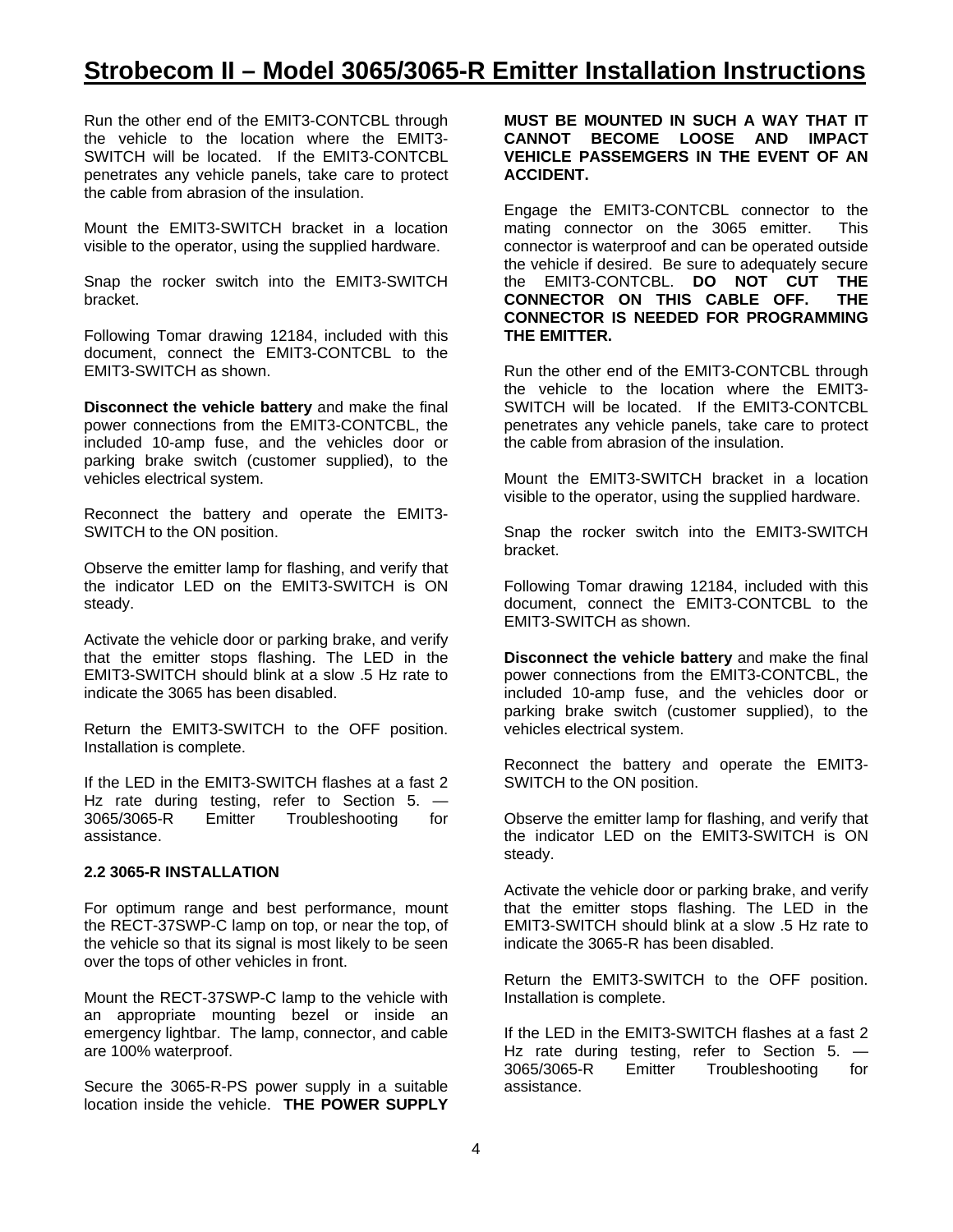**3. 3065/3065-R EMITTER OPERATION** 

#### **ATTENTION**

**THE STROBECOM II SYSTEM IS DESIGNED TO AID IN THE TRANSIT OF DESIGNATED VEHICLES THROUGH THE TRAFFIC CONTROL SYSTEM TO THEIR DESTINATIONS.** 

**IT IS IMPERATIVE THAT THE DRIVERS OF EACH TYPE OF VEHICLE THAT USES THE STROBECOM II SYSTEM BE MADE AWARE OF THE RESPONSE HE CAN EXPECT FROM THE TRAFFIC CONTROL SYSTEM.** 

**IT IS THE RESPONSIBILITY OF THE CUSTOMER TO CONFIGURE THE SYSTEM'S RESPONSE TO EACH VEHICLE TYPE AND TO EDUCATE EACH DRIVER TO EXPECT THE APPROPRIATE RESPONSE FROM THE SYSTEM.** 

**AT NO TIME SHOULD A DRIVER OF A VEHICLE EXPECT THAT HE IS GUARANTEED TO RECEIVE PROTECTED RIGHT-OF-WAY THROUGH TRAFFIC INTERSECTIONS. DRIVERS OF VEHICLES THAT WILL OPERATE OUTSIDE OF THE NORMAL TRAFFIC LAWS AND CONVENTIONS MUST ALWAYS TAKE RESPONSIBILITY FOR ENSURING THE SAFE PASSAGE OF HIS VEHICLE THROUGH AN INTERS REGARDLESS OF OPERATION OR NON-OPERATIONS OF THE STROBECOM II SYSTEM.**

Activate the 3065/3065-R emitter by operating the EMIT3-SWITCH to the ON position. The LED on the EMIT3-SWITCH should display a steady condition indicating the emitter is operating properly.

If the EMIT3-SWITCH is in the ON position but the LED on the EMIT3-SWITCH blinks slowly at a .5 Hz rate, the emitter may be in disable mode because the vehicle door is open or the parking brake is set. Once the door is closed or brake released, the 3065/3065-R should operate.

If the LED on the EMIT3-SWITCH begins to flash rapidly at a 2 Hz rate, the emitter lamp is getting old and is missing flashes. In this condition, the transmission of vehicle identification and preemption request is unreliable. The emitter may be left on, but the driver should understand that the intersection may not be able to decode the vehicle's emitter, and may not give the vehicle the expected response. The emitter should be serviced as soon as possible.

After activation of the emitter and verification of a steady burning indicator, no further operator intervention is required. The emitter will continuously emit the vehicle's programmed code during the vehicle's travel.

#### **4. 3065/3065-R EMITTER MAINTENANCE**

The 3065/3065-R emitter should be inspected for proper operation at the beginning of every vehicle shift.

Visually confirm the solid illumination of the LED on the EMIT3-SWITCH and if possible the flashing of the emitter lamp.

Monthly, the emitter lamp should be visually inspected. Any arc lamp that is blackened over more than 30% of its length should be replaced.

If the LED on the EMIT3-SWITCH flashes quickly at a 2Hz rate, indicating a lamp that is beginning to misfire due to age, the emitter system should be taken out of service and the emitter lamp replaced immediately.

#### **5. 3065/3065-R EMITTER TROUBLESHOOTING**

When a report of system failure is received from the field, the Strobecom II system must be analyzed and the source of the failure repaired. The major components of the Strobecom II system have selfdiagnostic functions that aid in troubleshooting.

The 3065/3065-R emitter is equipped with a monitoring system that continuously checks for the proper operation of the emitter lamp.

Troubleshooting the emitter is required when the status indicator located on the emitter control switch is flashing.

An indicator flashing quickly at a 2Hz rate indicates that the emitter lamp is reaching end of life and is beginning to miss flashes. Immediately replace the emitter lamp.

#### **THE EMITTER LAMP IS UNRELIABLE AND MAY NOT INITIATE PREEMPTION IN THIS**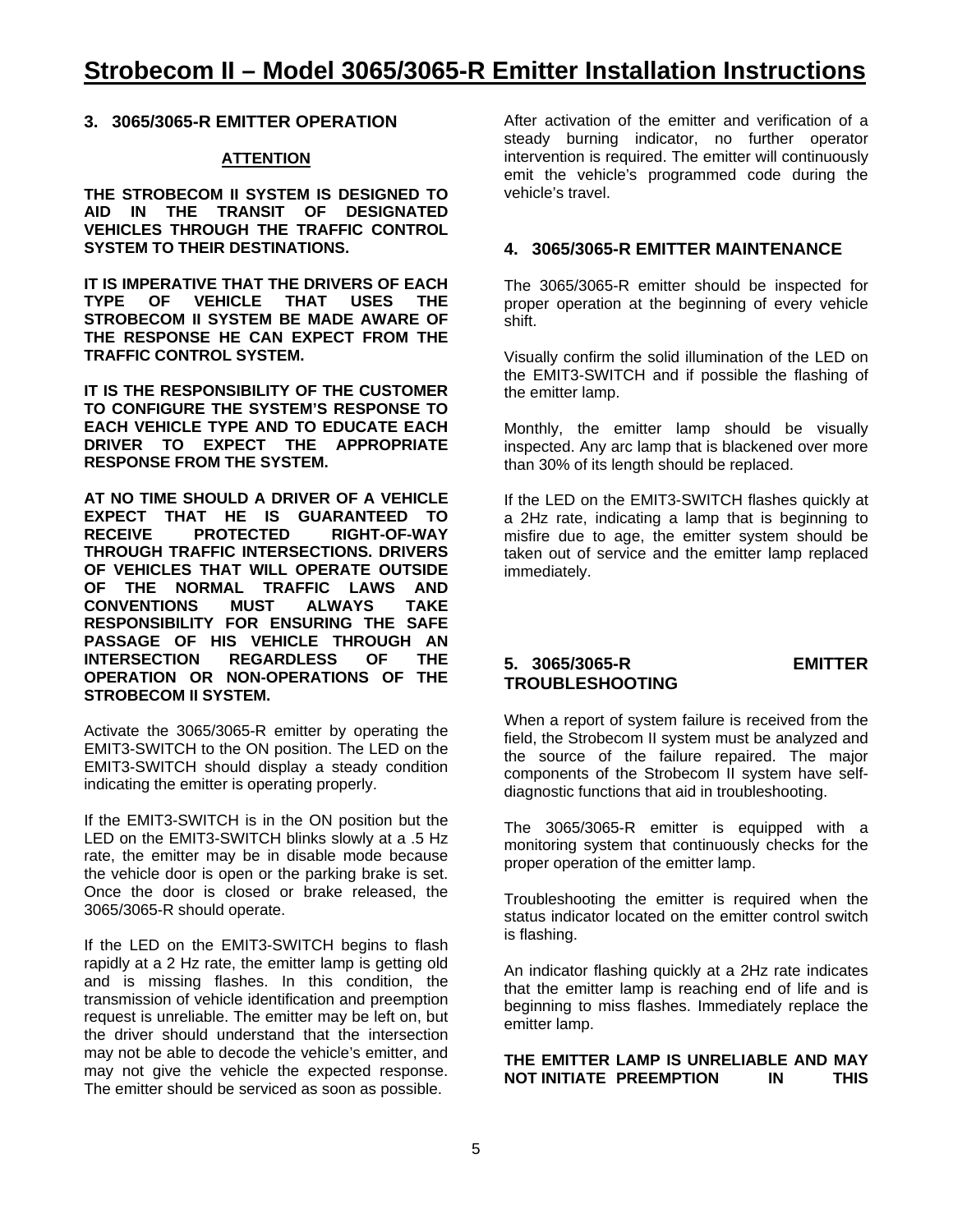#### **CONDITION AND SHOULD BE SERVICED IMMEDIATELY.**

If the EMIT3-SWITCH is activated but the LED indicator does not illuminate, or the emitter does not generate a signal, check the following items.

- 1) Check the 10-amp fuse.
- 2) If the 10-amp fuse is OK, measure the voltage to the RED wire of the EMIT3- CONTCBL. With the EMIT3-SWITCH in the ON position, vehicle battery voltage should be applied.
- 3) Check all wiring for damage.
- 4) If all above fail replace the 3065-HOUSING or 3065-R-PS power supply with a known good unit. Return the defective power supply to Tomar Electronics, Inc. for service.

If the EMIT3-SWITCH is activated and the LED on the EMIT3-SWITCH flashes slowly at a .5 Hz rate, check the following items:

- 1) Check the door or parking brake cut-out switch for proper operation.
- 2) Check the wiring to the door or Parking brake switch.